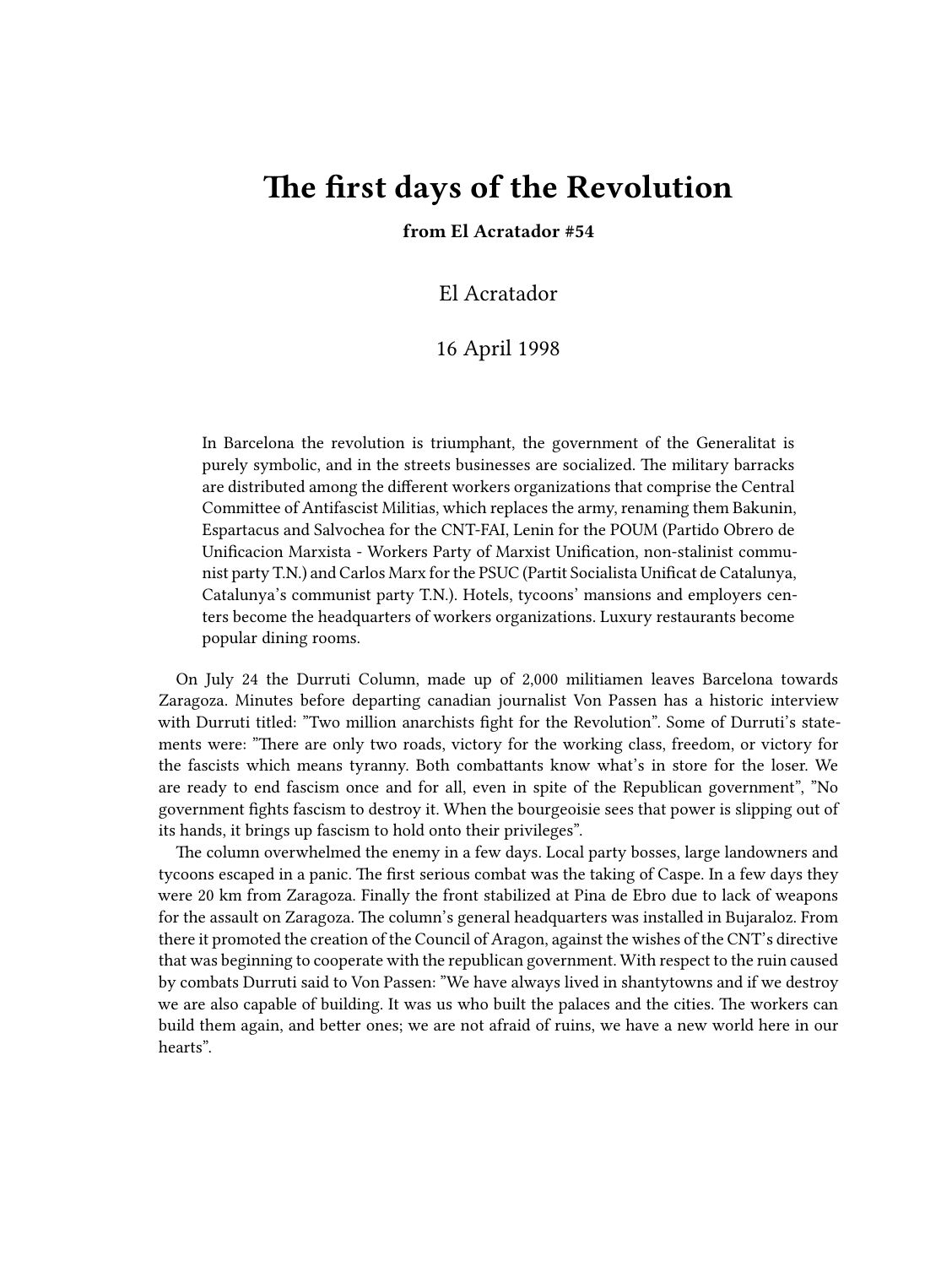One of Durruti's main worries was the lack of weapons. He travelled to Madrid and Barcelona seeking weapons or funds to acquire them. Faced with Largo Caballero's refusal to allow gold from the National Treasury to be used for the purchase of weapons, Durruti planned an assault on the Banco de Espan~a. To that end he sent 3000 catalan anarchists from the "Land and Freedom" column charged with keeping an eye on any government's dictatorial attempts and at the same time to take part in the transport of gold to Barcelona aboard especial trains. The CNT's national committee opposed this action and two weeks later the gold was transported to the Soviet Union, the inmense national treasury created by the surplus value of workers toil ended up in the hands of Stalin who in return sent weapons of inferior quality literally paid for in gold.

In October Franco's army concentrated its best troops for the assault on Madrid. At the beginning of November the government moved from Madrid to Valencia, against the wishes of the four CNT Ministers. This government decision was much criticized by the working class as the government was abandoning the people of Madrid at the decisive moment. On the road to Valencia, 40 kms from Madrid, an anarchist batallion stopped and disarmed six ministers and two generals accusing them of cowardice and of abandoning the people, making the intervention of high ranking CNT officials necessary to secure their release.

Durruti was called to the defense of Madrid, but he refused to leave the Aragon front. Later he was persuaded as his presence would lend moral support to the fighters. On November 15 1,800 militiamen from the best centuries of Durruti's column entered into combat a the University City (Madrid). The combat and the bombings were terrifying. Madrid was the first civilized city in the world subjected to a fascist attack as a prelude to World War II. Franco initiated the attack he thought would be the final one. At University City combat was hand to hand. On the 18th only 700 of the 1800 anarchist militiamen remained. On the 19th Durruti was told that some militiamen were deserting their positions as they had been without eating or sleeping for five days. Durruti went by car to the Clinic Hospital and on the way stopped to persuade some militiamen to return to their positions. As he got back in the car he was mortally wounded by a shot to the chest. He died at dawn on November 20.

There have been all kinds of speculations about his death in such unusual circumstances. The official version was death by a bullet from the enemy positions. But the wound showed that it was fired at close range. There was talk of a communist, falangist or even anarchist attempt. The most credible hypothesis says that the bullet was accidentally shot from Durruti's assistant, sargeant Manzana's "naranjero" (sub-machine gun). His funeral on the 22 of November in Barcelona was attended by hundreds of thousands. His death demoralized many anarchists. Most of them left Madrid in fear of the stalinist secret service, who were begining the purge of trostkyists and anarchists in their private prisons. Durruti's image was used to justify all kinds of counterrevolutionaryu measures, the return of private property, militarization of the militias, subordinating the CNT to the government, …attributing to him a sentence he never uttered: "We renounce everything except victory" and forgetting his public declarations a few days before his death such as: "This war we wage is to squash the enemy in front of us. But the enemy is also he who opposes the Revolution's conquests" (Radio speech, November 7) "We make war and revolution at the same time. The militiaman has to know that he fights for the conquest of the land, the factories, culture …, the pick and the shovel are as valuable as the gun" (Interview October 3).

#### **SOCIALIZED INDUSTRY**

Before the civil war the spanish state was mainly structured around agriculture although there were important industrial centers such as Barcelona, Euskadi or Asturies. However, this didn't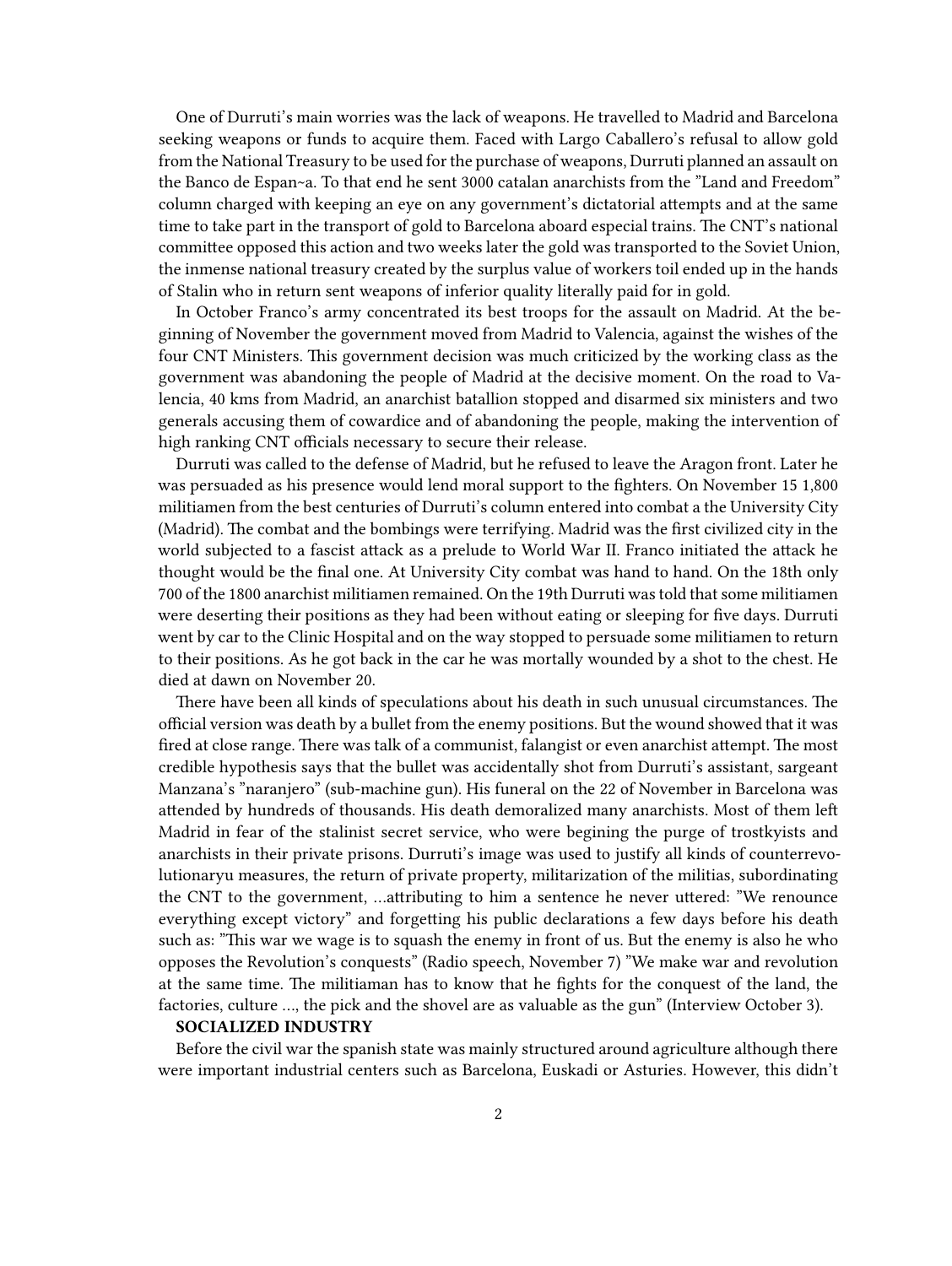impede the development of a very strong syndical movement very active in industry and in struggles such as the Canadiense strike in 1934, which paralized Barcelona in solidarity with workers fired from the textile industry. The Employers Association was not as well organized as today, but the use of gunmen, scabs, and repression against union leaders was commonplace. In spite of which nearly 80% of the workers organized themselves in unions and the CNT had one million members. The socializing process within industry was less numerous as far as number of members, but no less important or interesting than that which took place in the agrarian collectives. In fact, during the days folowing July 19 1936, industry and commerce were for the most part collectivized in Catalunya and to a lesser degree in Madrid and Valencia. In Barcelona all important enterprises and public services, hotels and large stores, as well as large factories were collectivized, all of them being run by elected committees or workplace councils. In August 1936 CAMPSA was socialized, bringing under direct workers control the petroleum monopoly, thus avoiding its waste. There are writings from that time on energy savings as advanced as any ecology text of today. Between 1936 and 1937 the CNT and the UGT collectivized the construction and lumber sectors and salaries were brought to balance. The technicians (architects, designers, engineers) agreed to collaborate with the revolution. Contractors, thugs in the service of the employers who operated in the harbor, disappeared. At the beginning the bosses' attitude was suspiciously calm, as many of them had sent their capital abroad. The 1800 workers of Espan~a ndustrial met at the Arenas Theater on August 8 1936 and took over the company, joined by the technicians. The 500 workers from Torras did the same and in fifteen days built six armored vehicles for the antifascist troops. This process happened not only in the production area, but also carried with it an impulse, albeit chaotic and irreflexive, to build a new social organization. Although it didn't exist, a full political consciousness was supplied by a strong voluntarianism and by the everyday work, proving that self-managed work is more than a theoretical model. The libertarian economic program was adjusted to the realization of Libertarian Communism as opposed to the reformist marxist positions. Thus while CNT-FAI talked about socializing the banks and the creation of a credit bank as well as work for the social revolution, the political parties proposed nationalization of the banks, centralization of services and more militarization. The clash was evident and the CNT had to give up some of its positions, eventually going from total workers self-management to greater State intervention, much more restrictive. Stalinism was beginning to weigh heavily over the ranks of several parties, promoting cutbacks to the powers of workers committees. Ruiz Ponseti, from PSUC said in 1937 that the great problem of the collectives was their "much too democratic" management. Important debates on the destination of earnings made by the socialized industries took place due to the exigencies of the State and the Generalitat. The revolutionaries crashed against obstacles such as the lack of raw materials, the scant cooperation of some committees, the entrenched opposition of bourgeois catalanism and other reasons such as some enterprises not being socialized because they were foreign-owned, the lack of interest on the part of the anarchists to socialize the banks which resulted in some businessmen's capital continuing to be hoarded. Another mistake was the excessive focusing of industry on the war and the importance given heavy industry, while the people suffered privations.

Finally there evolved a curious model whereby some industries straddled between marxist nationalization and anarchist collectivization, while in other cases the collectivizing process forged ahead until the fall of Barcelona to the fascists, demonstrating the viability of the libertarian economic model, as in the case of the bread industry of Barcelona, which was managed by a workers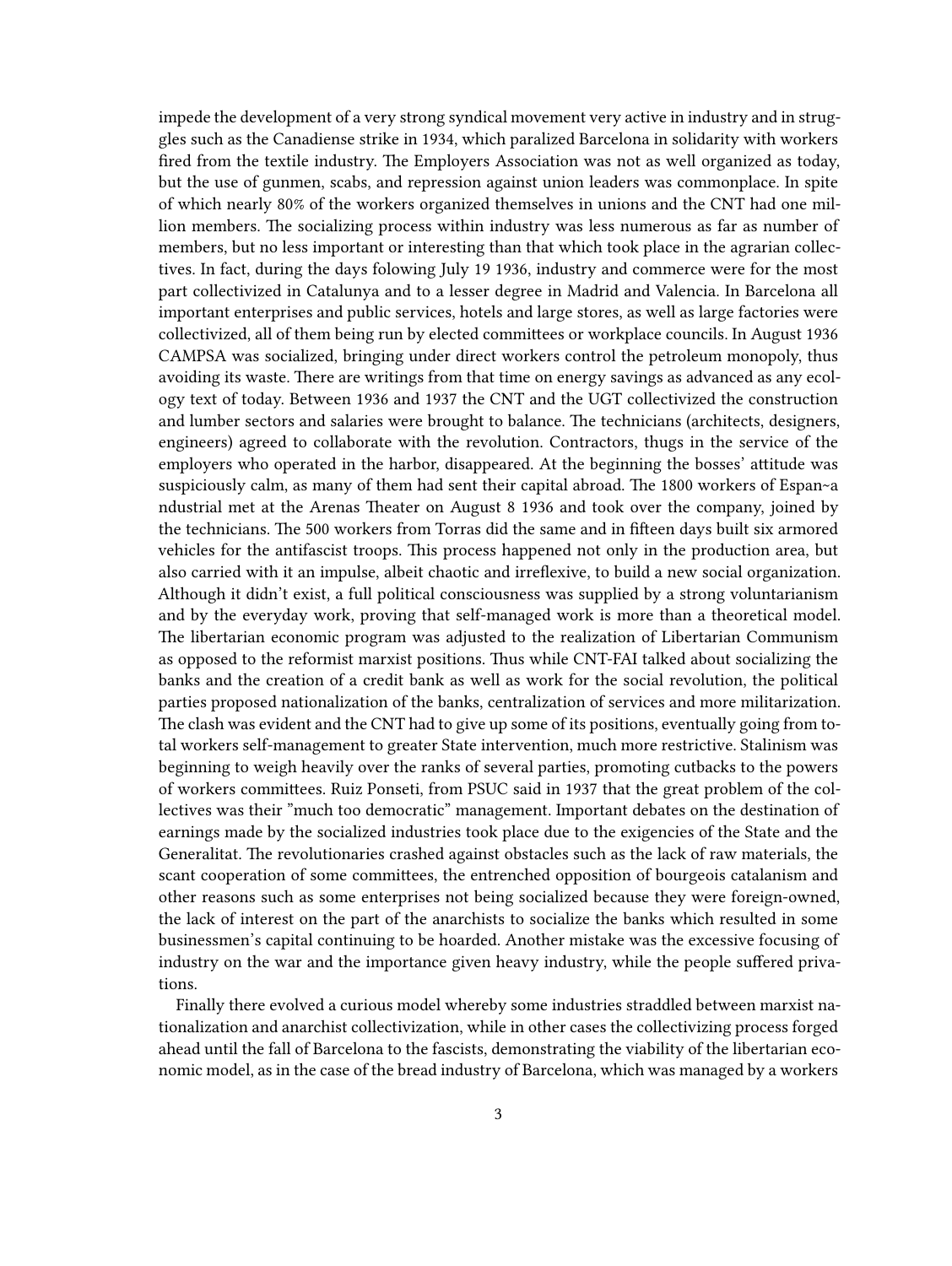committee up to the end of the war, distributing bread to the whole city and the front. There are still many samples of this socializing work in many parts of the state, which remind us of the hard work of the men and women who produced to keep the Revolution afloat. Thus it is possible that the tiles on the roof of your house were made in the socialized factory no. 5 of the CNT-Alicante (one of which we have at the Centro Social Libertario) or that parts of the Hispano\_Suiza model of the 1930s came from the famous socialized factory in Barcelona, or that the rails upon which the train rides came from the socialized foundry at Prat. Industry's collectivizing labor during the Civil War demonstrates that the working class can survive without bosses, working less and using the benefits to improve their lives.